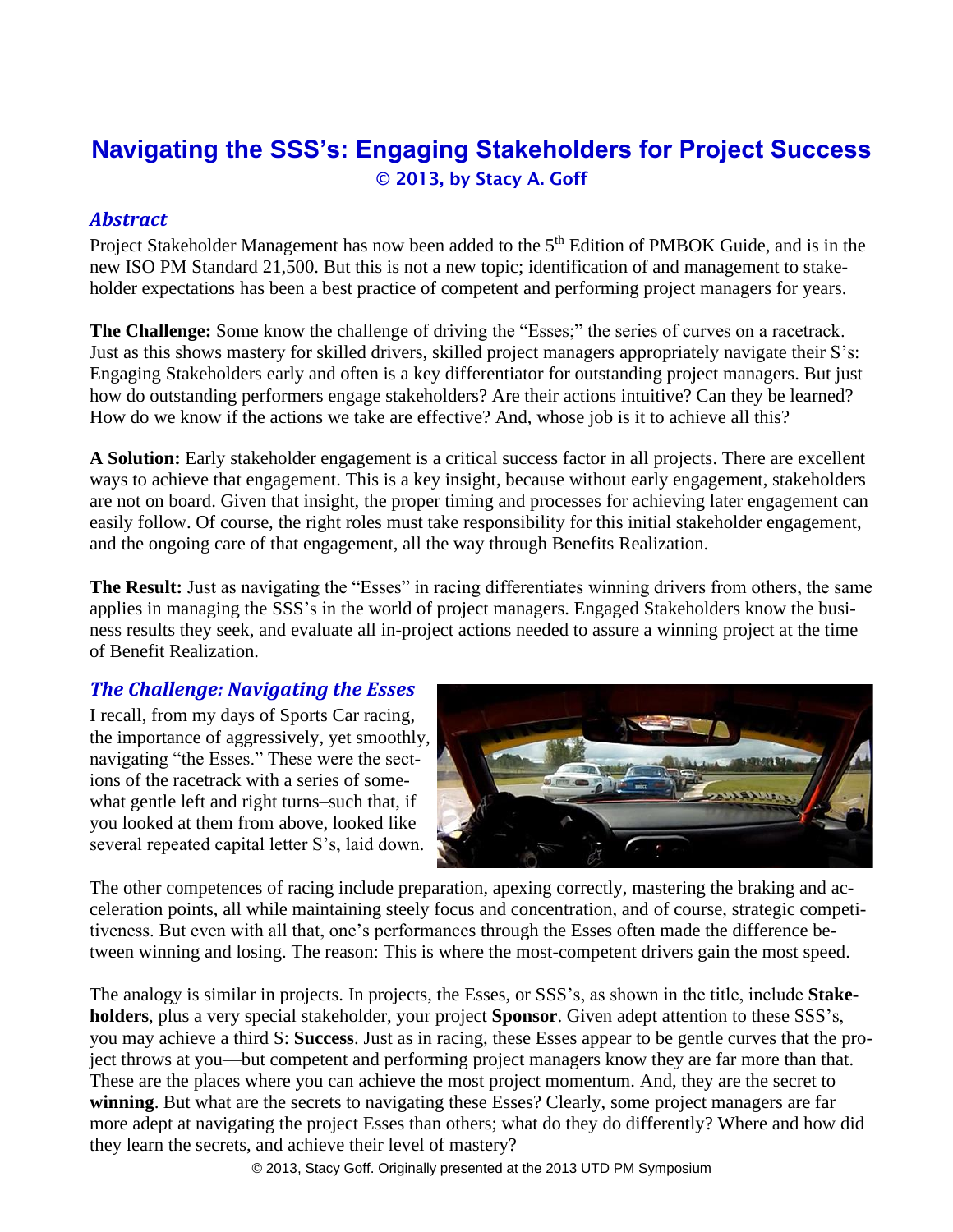# *One Solution: A Proven Process for Early-Project Stakeholder Engagement*

As Peter Drucker said, "Most anyone today is a good problem solver. The differentiator for a great leader is one who *can find the right problem*." One answer to Drucker's challenge is an early project process that we have used in hundreds of workshops, scores of Rapid Initial Planning™ project start-up consulting engagements, and dozens of project management methodologies. Our secret is to apply the chapter titles of a great book on systems analysis, *Are Your Lights On?*<sup>A</sup> We use the titles in a workshop exercise that engages stakeholders while clearly defining each initiative's **Who, What and Why**.

**Timing**: We use this process on day one of the project, or in some cases before it begins, during portfolio analysis and prioritization. A useful prerequisite for this process is a preliminary Project Charter (a one-page version) and preliminary project and business objectives.

**Use**: We use this process for any problem-solving project (for opportunity-seizing projects we use a different question set), we assemble the project team, including sponsor(s) and key business managers, and ask the following five questions:

- 1. What is the Problem?
- 2. What is the REAL Problem?
- 3. Whose Problem Is It?
- 4. Where does the Problem Come From?
- 5. Why Do We Want to Solve This Problem?

Simple, right? Well, yes and no. If you begin the process with six to twelve people, you will find multiple valid answers for each question. And that is part of the point—to get everybody focused on the project problem(s) from different perspectives.

And then, given a set of answers that everyone can agree with, each person goes back to their area and continues the process with their own stakeholders. This starts the project with deep understanding, clear communications, and commitment by those who participate. But we are getting ahead of ourselves; let's explore the use of the questions just a little more.

# *1. What is the Problem?*

The first question gets the communication going. The best communication is open-ended questions—as opposed to closed-ended, yes/no questions. So, rather than "do you have any problems in area xyz," you ask, *"what are the greatest problems in area xyz?"* And then you take notes, or even better, list the responses on a flip chart.

# *2. What is the REAL Problem?*

And now we share the first secret of this process: The majority of the time, when people answer the first question above, they tell you the *manifestations* of the problem—the symptoms. This second question digs deeper, to explore the problem further. And now a caution, when using this process in a group: One person's problems may be another person's symptoms. You are not trying to get "the right answer;" you are trying to collect as much information as possible.

By this point, working with a group, you may have 5-10 "problems" or symptoms recorded, and another 5-8 "real problems." Then, move along to the next step. But before we leave this step, note this useful distinction: You can *intervene* in problems, but you can only *recover* from symptoms.





**Real Problem/problem**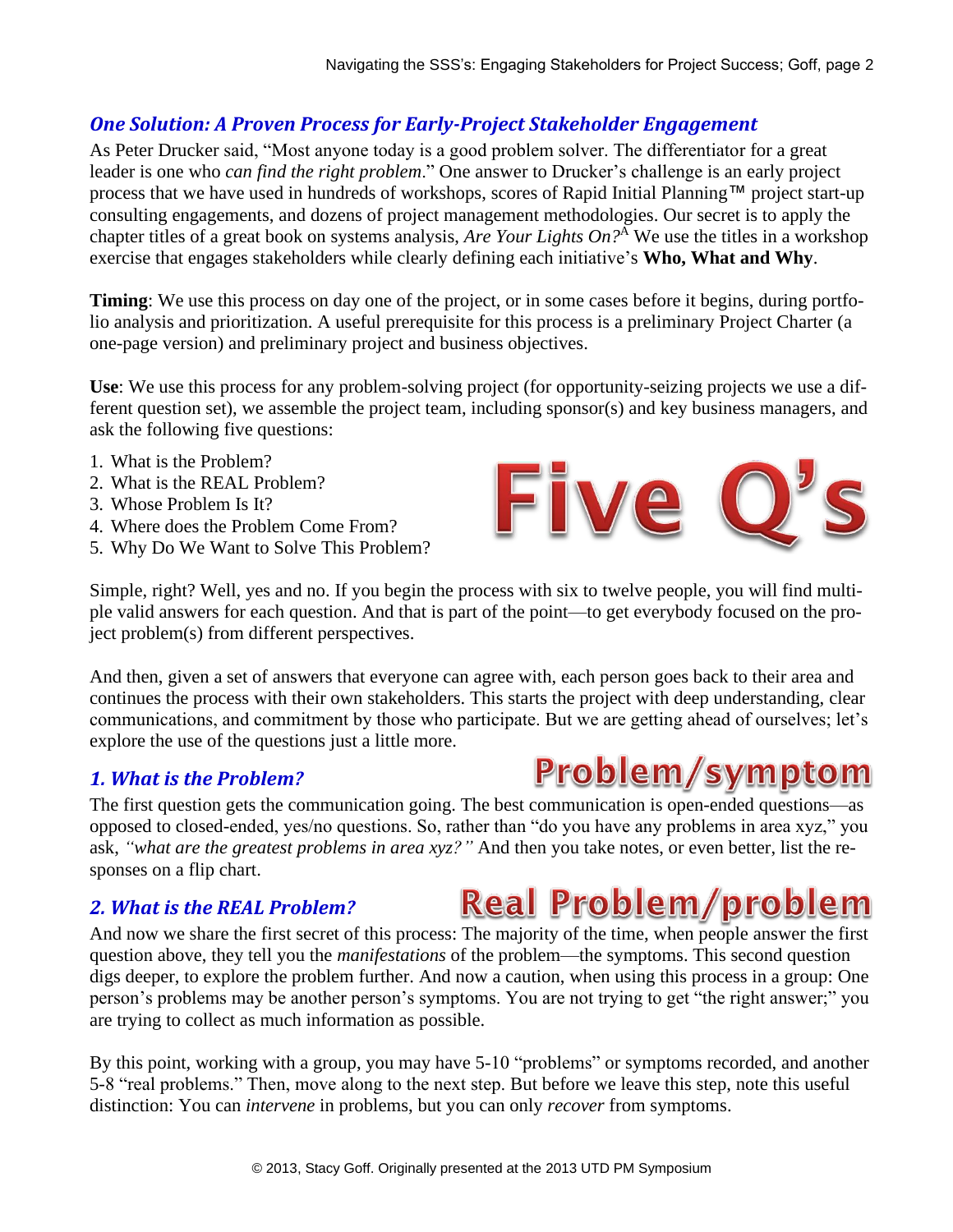#### **Whose Problem/stakeholders** *3. Whose Problem Is It?*

This question explores your project audiences; your Stakeholder group. The first set of responses you'll get may require some gentle redirection. Answers such as *everyones!* need to be made more specific. Rewording the question to *"who is affected the most?"* or *"who has the power to solve it?"* can help improve specificity. We identify roles, and where possible, the names for each *Who*. For most non-trivial problem sets, you should explore beyond the obvious: in addition to who is affected, and can affect, who else has even indirect impact? We have seen typical cases where the *who-all's* are in the hundreds! And understanding this volume early in the project is where the stakeholder power begins.

We next take the recorded list of stakeholders, and aggregate them into three levels:

- a. Those who are *primarily* affected, and can affect the problem
- b. Those who are affected to some extent, and/or can affect some resolutions
- c. Those outside the organization, who are affected and/or can affect the problem's resolution.

And now, here is what we do with this information:

- A. For an internal-only project, those persons named in item a, above are candidates for being your Project Sponsor, or if you have multiples, they should be your Project Steering Committee.
- B. All three groups, a, b and c, are your Project Stakeholders. That is why it is important to collect their names and roles. Note that in some cases, you may have only roles: Field Sales could represent  $50$ — $500$ —or  $5000$  individuals; and establishing your Linking Pins<sup>B</sup> or representatives who convey their concerns can be an entire sub-project by itself.
- C. The project manager and team take responsibility for managing communications with groups a and b; you should consider delegating to your Sponsor the responsibility of managing communications with the external group c.
- D. For each named person or role, go speak to them, individually, or in a group, using our fivequestion sequence. Add the results to your master list of questions and answers. Note that in this second round, you will undoubtedly discover more stakeholders. Add them to your interview list, but do not extend your interviews beyond the third round of stakeholders.

**A Side Note:** Just the act of talking to your extended stakeholder group, and expressing concern and interest in their feelings creates rapport. When you ask them about the problems they experience within the area under study, there is an additional powerful benefit: Because of the rapport you have built, your stakeholders are more likely to work hard to make even a sub-optimal solution work.

**A Caution:** It is easy for project scope to quickly expand, as excited and engaged stakeholders bring up tangential issues. Clearly, a good set of preliminary project and business objectives is important to maintain the in-scope/out-of-scope boundary.

# *4. Where does the Problem Come From?*

This question gets at the Causes. Each instance of a problem is most-often the intersection, at one point in time, of multiple independent causes. And by eliminating any one interacting cause, you can prevent the problem in the future. Most people are familiar with root cause analysis, and use of the Ishikawa or fishbone diagram. Those tools can be very useful here. Given questions 1, 2 and 4, we now have three levels of response, or tactics: **Recover** from symptoms, **Intervene** in problems, or **Prevent** with causes.

It is a natural human tendency to quickly jump to solutions after getting just a glimmer of an understanding of the problem. This tendency is exacerbated with those who are scientifically-oriented, such as Engineers or computer systems talent.

# **Where From/cause**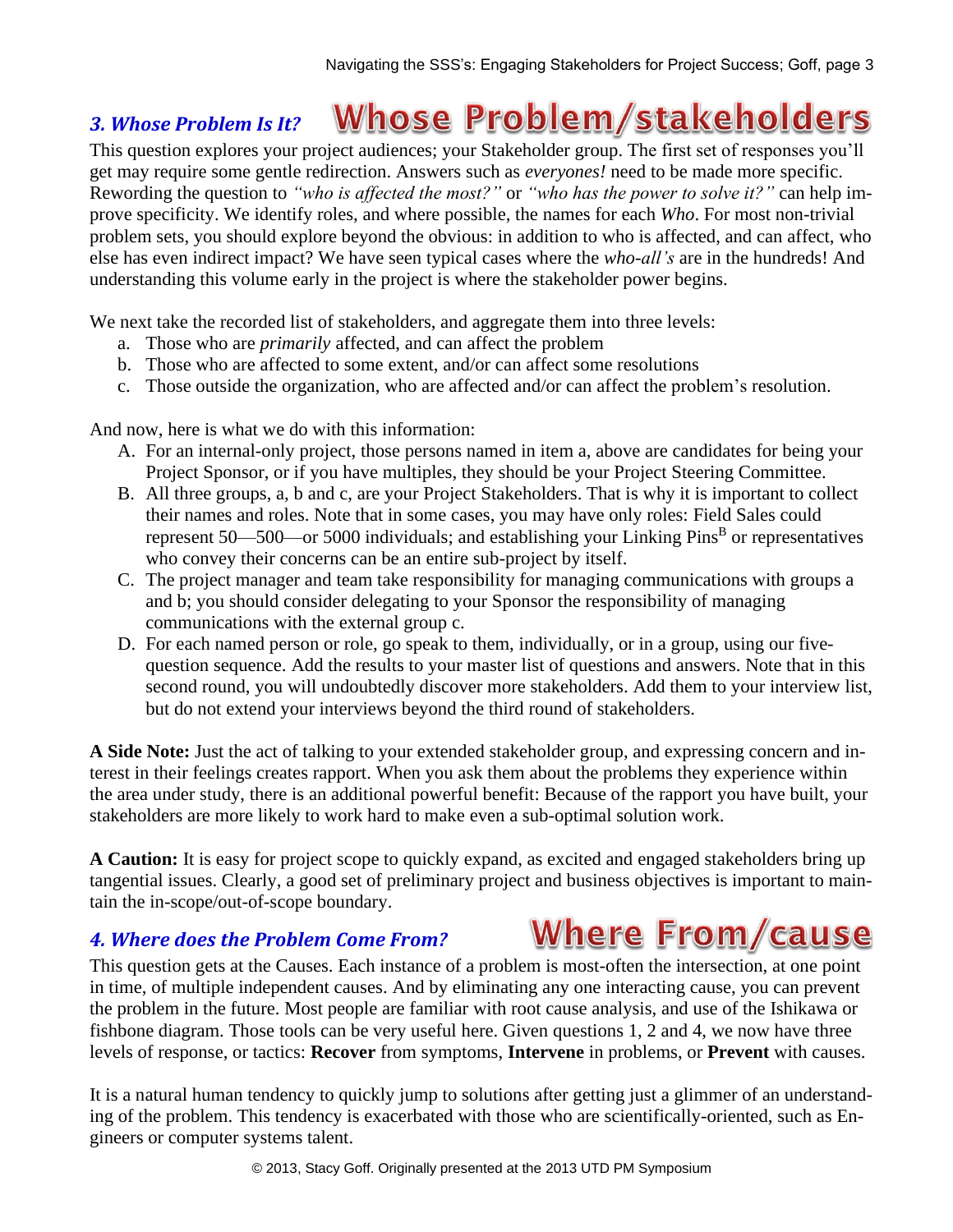**Why/business case** 

Note that many who are eager to jump to solutions often select *harder* causes to eliminate, rather than performing adequate problem analysis to find all the causes, then choosing the *easiest* one. In real-world projects, we have seen a five-fold difference in costs between the easiest and hardest causes to eliminate.

#### *5. Why Do We Want to Solve This Problem?*

Here is one place where we varied from the section titles in the Are Your Lights On? book. We added the word *Why* to the question. Of course we want to solve this problem! Project Managers are problem solvers! The *Why* adds the missing part to our analysis: Who, What and Why. Which items reflect the What? Questions 1, 2, and 4, the symptoms, problems and causes.

But there are multiple levels of *Why*. Initial *Why* responses might not be strong enough to build a business case. And, while they may be meaningful to one person, or one group, they may not be compelling to decision-makers. So, in the early 1980s, we borrowed, from the Quality movements of the era, the *Five Whys* approach. Here is the way the Five Whys work.

- 1. When you ask a salesperson **why** they want to solve a problem under analysis, they may say, *because we want to reduce customer complaints*.
- 2. In keeping with the Five Whys approach, you might then ask, "Why do you want to reduce customer complaints?" The response might be something like, *"because a happier customer leads to more repeat business, and may also lead to referrals to other potential customers."* Note that we have two *Whys* in this response. Select one of them to continue.
- 3. "What is the benefit of referrals?" Two notes here: First, you may notice that we changed the wording. Sometimes continuing to ask *Why* starts sounding like a two-year-old*—"Why, Mommy?"* And if the answer seems obvious, your stakeholder may lose interest. The second thing to notice: The *Why* for repeat business is somewhat obvious; but you may be more interested in sales growth, coming from referrals by satisfied customers.
- 4. We are not done yet—although sometimes we do not need to ask *Why* all five times. The crucial test: Do we have the basis for a quantifiable business case? We may be only one *Why* away. Your salesperson's reply, "*two good referrals beats a week of cold calls,"* is not yet a business case—for the company; but it has already turned your stakeholder salesperson into an advocate. His or her verbalization of why they want this problem to be solved is more powerful than your merely telling them why this is important.
- 5. It is possible that you will have to work with the Sales Manager to turn the *Whys* of multiple sales agents into that compelling business case, the *Why* you need to justify this project.

#### *To Recap This Approach*

Using the Five Problem Analysis Questions to engage Stakeholders very early in the project does take time. And it is one of the best possible uses of time to kick off a project that has a high assurance of meeting their needs. Why? Because, given engagement, they will demand that you meet their needs.

We now have three sets of project approaches that we can consider, based on the information collected:

- 1. We can recover from Symptoms. This happens all the time, and it can be healthy, as long as it is different symptoms each time. Windows crashed? Reboot!
- 2. We can intervene in true Problems, and keep them from getting worse. System unstable? Save and close everything, then reboot!
- 3. We can prevent, by removing the easiest-to-remove Cause. Sometimes this is cheaper than repeated instances of recovery and intervention, if we are proactive, rather than reactive. System unreliable? Back up all data, and reload from your approved system image or system cd!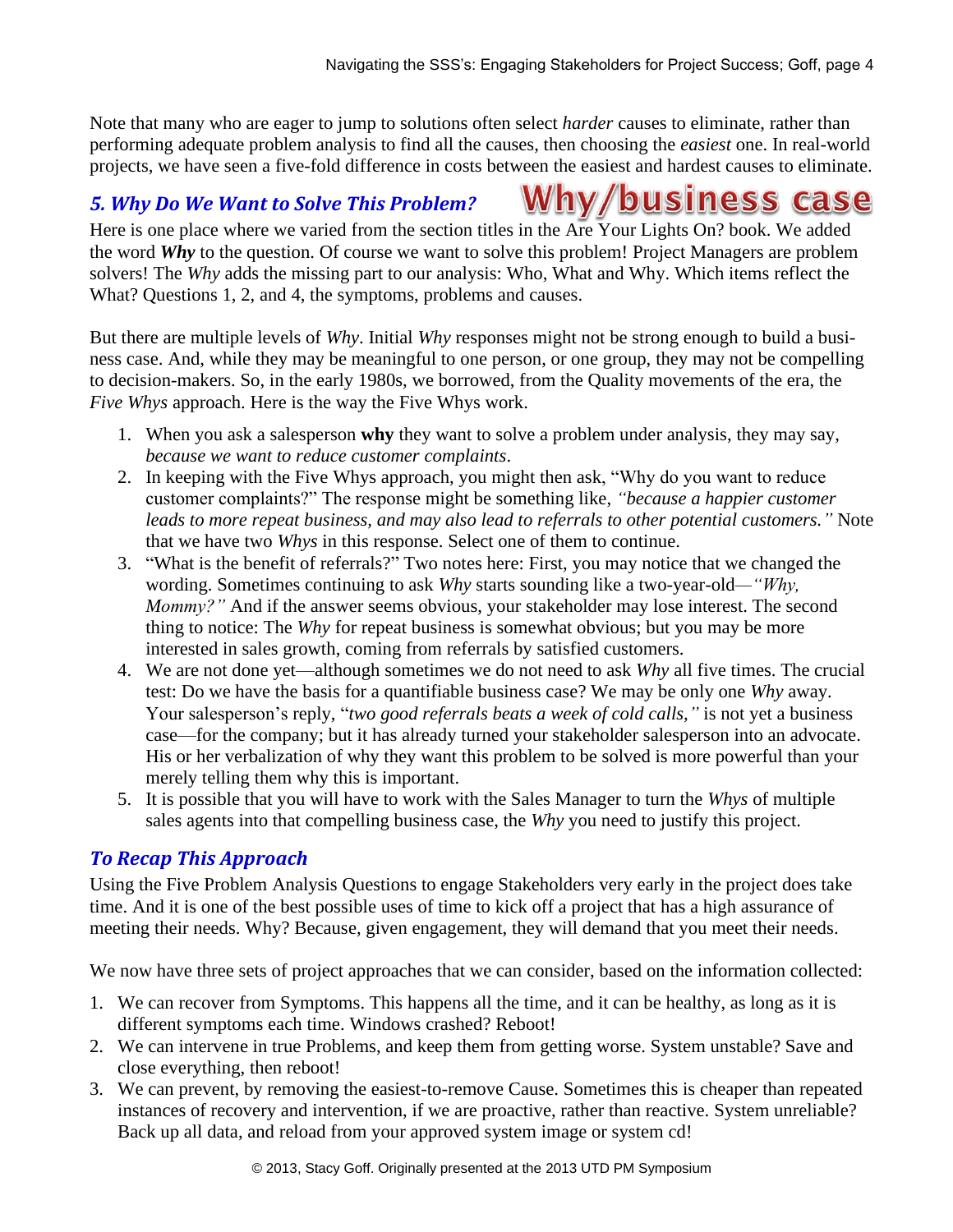The Problem Analysis approach does present a few risks. You should be attentive to them:

- A. Starting a project with high stakeholder interaction sets the expectation that the rest of the project will continue at that high level of interaction. You need to follow through with updates, reviews, and other Stakeholder engagement actions throughout the remainder of the project.
- B. You can start with your Sponsor's *Who, What and Why*, but end up with a project that is four times larger, as you collect and respond to all stakeholder needs. That is why the Charter and Objectives are important. And a hint: Many late project changes are identified earlier with this approach, so you may not be *increasing* the project's size, merely *discovering* the project's size.
- C. Stakeholders may think you are going to do everything they need, including things they have not told you yet. After all, you have communicated perfectly about their needs, right? Well, not all the needs. This is one place where managing stakeholder expectations is important.
- D. Related to the above, some Stakeholders may believe that their part is now done; it has actually only just begun. they need to be involved in requirements elicititation, in organizational change management decisions and actions, in testing, implementation, and benefit realization.

**A Success Story**: We did an Executive Session on Portfolio Management with one of our best customers. We had the entire executive group, and the program or project managers of the 10 largest initiatives in the organization. Much of our content was similar to the project start-up topics we teach pm practitioners. The Problem and Opportunity Analysis segment was a two hour session, using many of the Executives' own projects as examples. When that segment was completed, here was the comment:

"This information is really powerful, and the process is easy to follow. Do our project managers know how to do this analysis? This would really make it much easier to prioritize our portfolio!"

Our answer: Yes they do, but you have 4-6 levels of managers between those project managers and you, and those managers feel it is their job to filter out all the information they think you don't need to hear.

# *Whose Job Is It? The Role of Your Sponsor*

Okay, so far so good! But how do you get all the right people into this first stakeholder meeting—and the follow-up meetings? And, it seems that this would take a long time in my projects! We have *real work* to do too, you know! Here's where the next of the Esses comes in—in the form of that person with the Big Red S on their chest:



No, not Superman or Superwoman—we'll call on them as a last resort. No, this big red S means Sponsor. It is her job to get all the right people together, with the right time availability, and the right insights about this project's importance.

Sponsor Engagement is the most challenging of all stakeholder engagement issues. Some think this is an honorary role that requires no effort. Others think they are so effective that they can serve as sponsors for dozens of projects at a time. The role of a competent Project Sponsor is so important that GAPPS, the Global Alliance for Project Performance Standards, has actually developed a Standard for a performance-based certification for Sponsors.

While most Sponsors will not apply for this novel certification, applying the standards in your organization would probably be very useful in improving your Stakeholder satisfaction—and project results.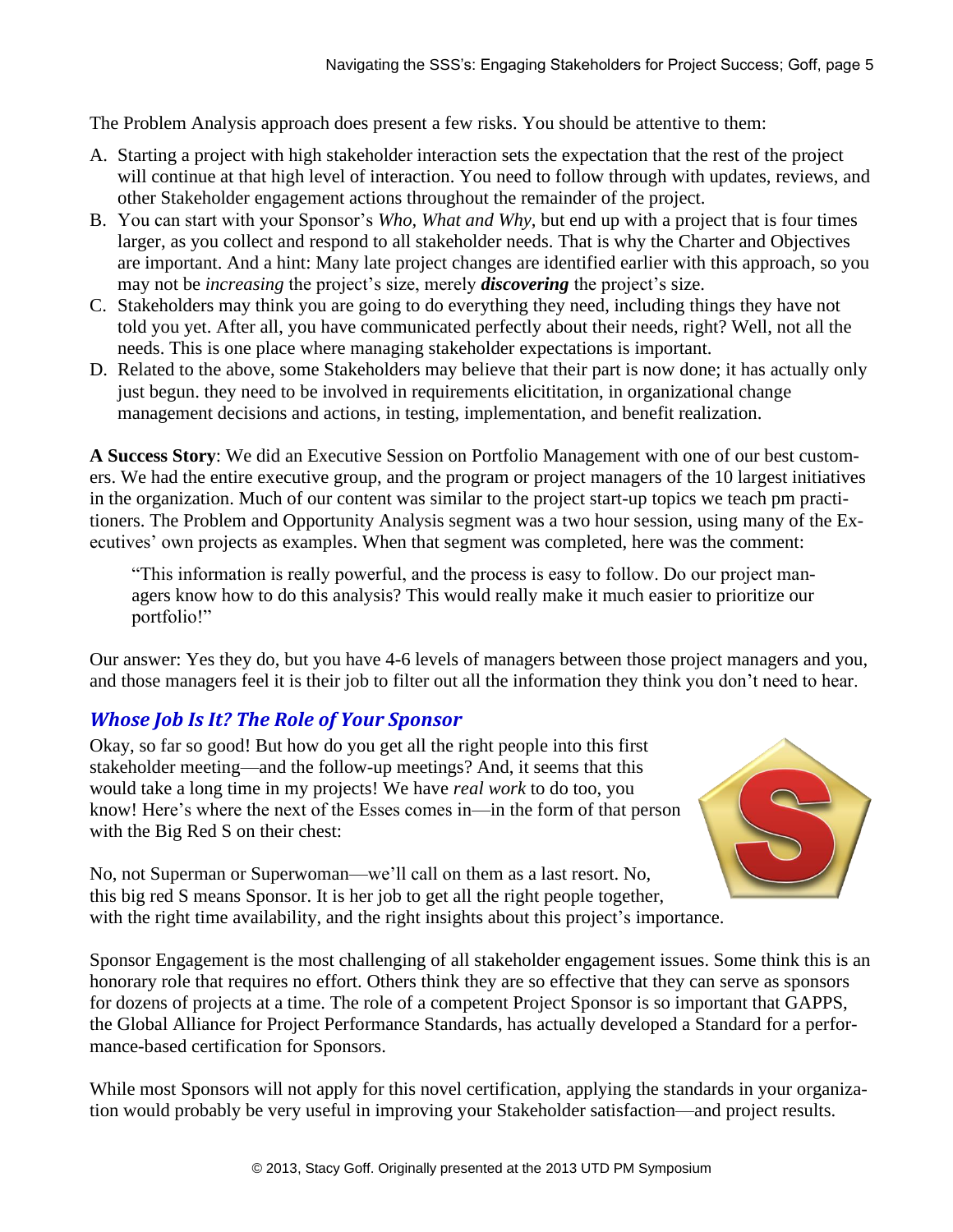This Standard is not just a certification issue—it is a project success issue. So much so that in every methodology we develop or tune, we add a list of the key responsibilities of the Sponsor, in a checklist format, so each Project Sponsor can "check off" on their commitment to be an effective project sponsor.

Here is an example checklist of Sponsor responsibilities, from one of our universal project management and business improvement methodologies.

- $\Box$  Establish and maintain the project vision
- $\Box$  Fund the project or negotiate for funding
- $\Box$  Produce or sign off on the Project Charter
- $\Box$  Approve and communicate the business case
- $\Box$  Assure the project meets business needs, at startup, throughout, and at closure
- $\Box$  Represent the project to Organization Executives, keeping them informed and in support of the project effort
- $\Box$  Define the Project Manager's authority
- $\Box$  Empower the Project Manager and Team
- $\Box$  Assure availability of the right Resources, with the right competences, the right amount of time, especially from the project's internal Customers
- $\square$  Serve as project spokesperson for all communication outside the Team
- $\Box$  Eliminate roadblocks outside the control of the Project Manager and Core Team
- $\Box$  Ramrod or speed approvals (develop a sense of urgency by example)
- $\square$  Serve as Chief Issues Officer, assuring quick issue resolution
- $\Box$  Make the final decision on Change Requests, if needed.
- $\Box$  Arbitrate disputes, when needed
- $\Box$  Reward the Project Team

**A Story:** In the same Executive Session mentioned above, four teams were recording the responsibilities of key stakeholder roles in projects. The group representing Sponsors had been very active and excited about their list, and then, suddenly, turned quiet. I walked over, scanned their list, and saw that indeed, it was an excellent list of responsibilities. The exercise leader, a Marketing VP, was standing there quietly, marker pen in hand. I asked him why the team had stopped. He said, **"I stepped back, looked at our list, and said, it's a great list! Is anyone doing** *any of this?***"** Too true! We all know what is needed, and somehow never quite get it all done. For that group, when the story was shared with the rest of the Executives, they vowed to commit to the list, and follow it. Twenty years later, they still (mostly) do.

# *How Much Time Does Stakeholder Engagement Require? A Rule of Thumb*

That list of Sponsor responsibilities (above) often elicits the reaction, "Just how much time will I need, to be an effective Sponsor?" We use a *Rule of Thumb* to answer that question for Sponsors, and also for project managers who become overwhelmed with more stakeholders than they imagined. It involves the activities that are part of two key roles that must be managed in every project:

- A. **Task Management**: Structure the phases, delegate activities, estimate activities, schedule the phases, review delegated results, track status, replan, report progress, and control change.
- B. **Team Leadership**: Create and sustain vision, assure public relations, manage expectations, communicate within team, inspire and empower team, build a cohesive team, sustain a "can–do" attitude, and provide support, rewards.

These Team Leadership actions (on the right in the table above) are required *for each stakeholder*.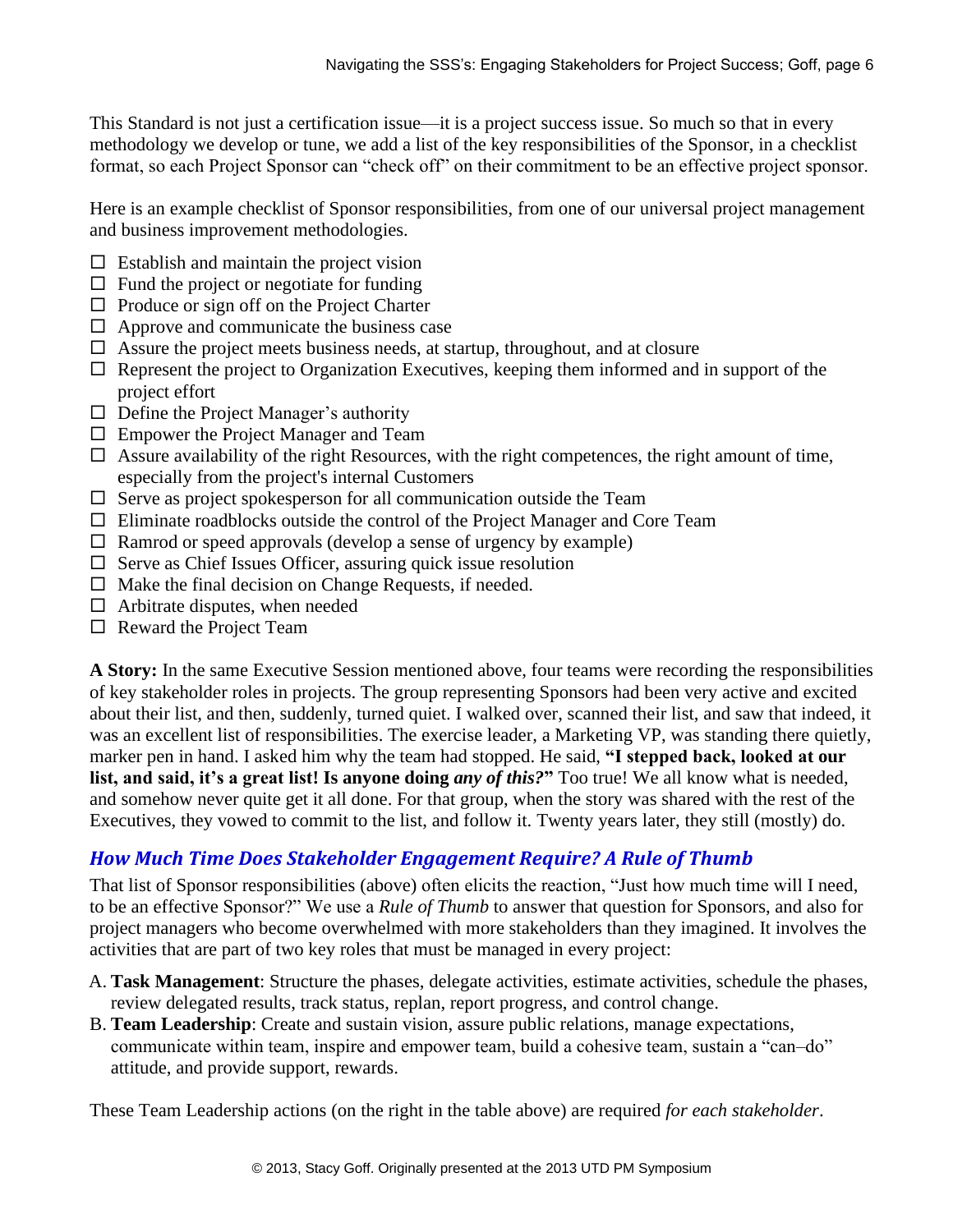They can be managed and fulfilled by a combination of the project manager, Sponsor, key team members, and others, depending on the size of the project, and the number of stakeholders.

To avoid keeping you in suspense, here is the guideline we use: 5% of *someone's* time for each project stakeholder, to invest in your project if your team is to fulfill all those Team Leadership actions.



Note that this is a guideline, not a precise measure. And obviously, some stakeholders require more time than others. To test your grasp of this approach consider a 20 person project team, with half of the members working part-time. In addition to the working team members, you have three Sponsors in a Steering Committee, and 42 identified as additional stakeholders. How much project management time should your project manager plan?

Answer: 20+3+42 = 65 stakeholders (yes, the working team members are stakeholders—they require those Team Leadership actions, don't they? Multiply 65 \* 5% and you see that you require 3.25 people just to manage the Team Leadership functions with your project stakeholders. Of course, you will hopefully identify key business-side leaders who will take on the responsibility for providing this effort for their staff stakeholders, reducing the project manager's burden—but still, this will require the time of those business leaders, to effectively manage your project stakeholders. Now you may understand why projects that involve hundreds or thousands of stakeholders "out in the field" can be so risky.

We will leave it to another session to explain our rule of thumb for those Task Management actions. Interestingly, we have shared these guidelines with government agencies, major consulting firms, aerospace and defense bidders, Information Technology project teams, and dozens of persons who are responsible for their corporate project management methodologies over the last 30 years. When challenged (because the numbers appear to be high, at first), we explain the source and purpose of the guidelines, and even pesky Finance Managers accept them.

You might say, "we have very committed stakeholders. They are so passionate about this project and its results, that they will stay engaged in the project without all that time commitment." Good luck! It just doesn't work out that way, unless you can identify a few "Linking Pins" who will become *ambassadors* for the project to your stakeholder groups. In fact, that is one of our favorite strategies in organizational change projects. But you see, you still need to spend the time with your ambassadors, and their time is a project cost, whether actually charged or not. And you can use the 5% model to inform them about how much time to expect to spend.

# *The Results: Measuring the Impact in Project Success*

When you identify and engage your project stakeholders as early as possible, as we have suggested, how does that affect the project results? Great question, and the answer depends on a few factors:

- Organizational Change projects *only succeed* with stakeholder engagement, early and often.
- Projects that change stakeholder roles, responsibilities or actions are so risky they *can only succeed* with appropriate stakeholder engagement.
- Projects that are not perceived as being strategic, or that have an unclear business case *especially require* stakeholder engagement to even have a chance to succeed.
- Agency projects, where your organization is serving as a contractor to others, demand stakeholder engagement, in your own organization, inside your sub-contractors, and within your client.

Stakeholder Engagement is the "secret sauce" of some of the most competitive enterprises.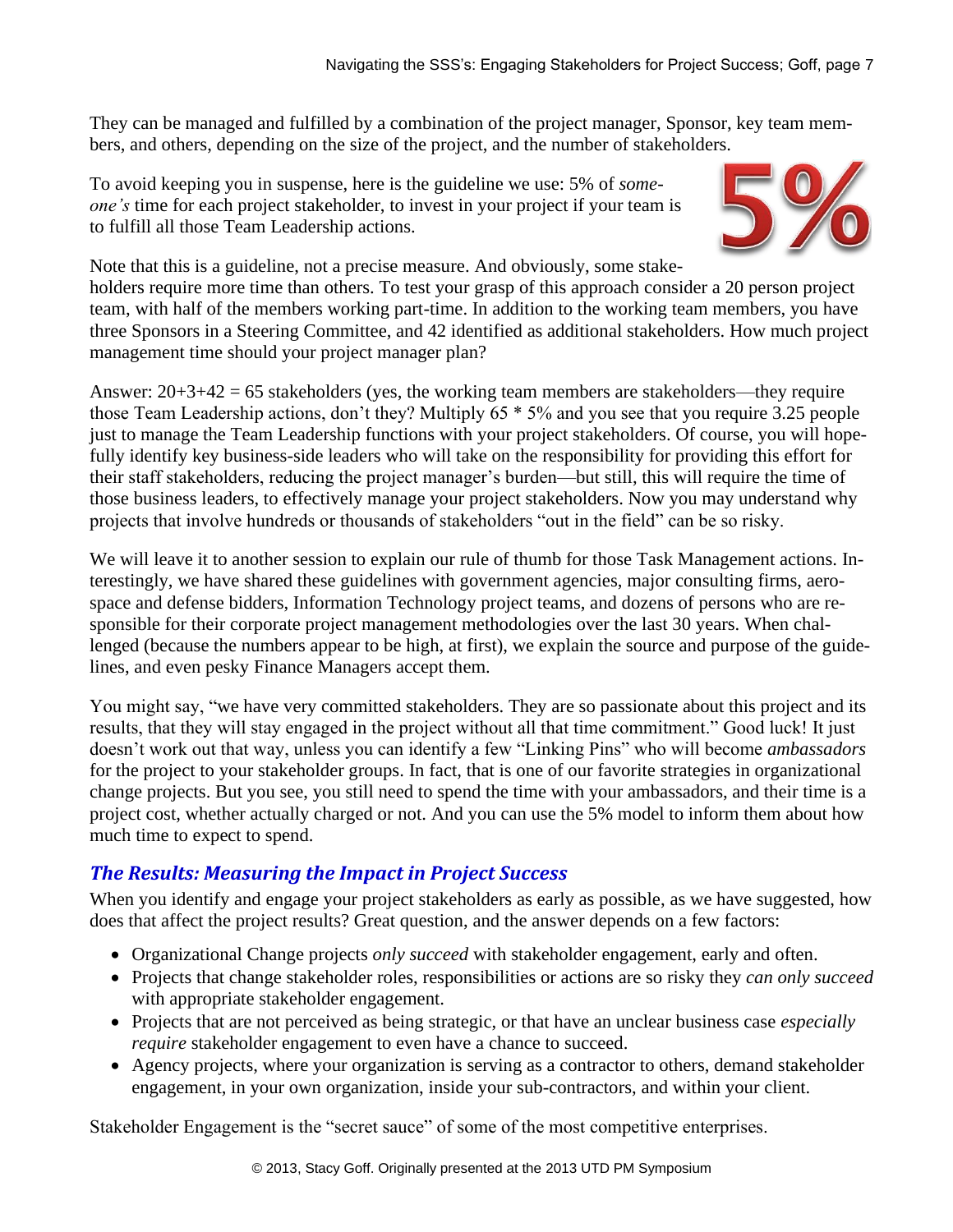#### *Observations and Summary*

The  $5<sup>th</sup>$  Edition of the PMBOK® Guide adds a Knowledge Area for Stakeholder Management. This is a great step in bringing more projects closer to the competitive practices that have been the hallmark of the best project-performing enterprises. But there is a significant difference between Stakeholder Management and Stakeholder Engagement. The process steps are a good start, and there must be much more: The interpersonal skills and leadership skills needed to satisfactorily engage your stakeholders; the communication and action within the organization, and the commitment of the amount of time needed to develop stakeholder rapport are all critical success factors.

Our friend and fellow-project management author and editor Rodney Turner points out the differences between Stakeholder Management and Stakeholder Engagement. For those who have an IPMA or PM Channel subscription, an interview on the subject is available in the IPMA World Congress section at the PM Channel (see [www.thepmchannel.com](http://www.thepmchannel.com/), a great resource for getting PMI PDUs).



Rodney shares an important insight, because

with merely management, and not proper engagement, stakeholders are not on board. Given that insight, the proper timing and processes for achieving early engagement can easily follow. Of course, the right roles must take responsibility for this initial stakeholder engagement, and the ongoing care of that engagement, all the way through Benefits Realization.

Following up on Rodney's insight, here is another story. We were working with an enterprise that was having difficulties between their IT and internal customers. While discussing the principles of stakeholder engagement, when we got to "Managing Expectations," a customer-side department manager proclaimed, *"Oh, we know what that is—it's when IT comes to tell us what else we're not gonna get."*

*To summarize:* We have shared a process and tool that we have used for years to quick-start any project, in almost any application area. It engages stakeholders from the project's start-up, laying the foundation for maintaining that engagement all the way through benefits realization. It also establishes the most important information to have in any project, the Who, What, and Why. It identifies multiple alternative approaches for resolving a problem, while helping, as Peter Drucker said, "to find the right problem." And it begins the project with the communication and interaction needed to assure that your project communication plan is more than just another piece of paperwork.

Just as navigating the "Esses" in racing differentiates winning drivers from all the others, the same applies in the world of project managers. For us, the S's are the Stakeholders, Sponsors, and the needed

outcome, Success. Engaged Stakeholders know the business results they seek, and evaluate all in-project actions needed to assure a winning project at the time of Benefit Realization. Responsible Sponsors embrace their responsibilities and get the right Stakeholders to the table. Thus these Esses or S's empower the project team to achieve Project and Business Success.